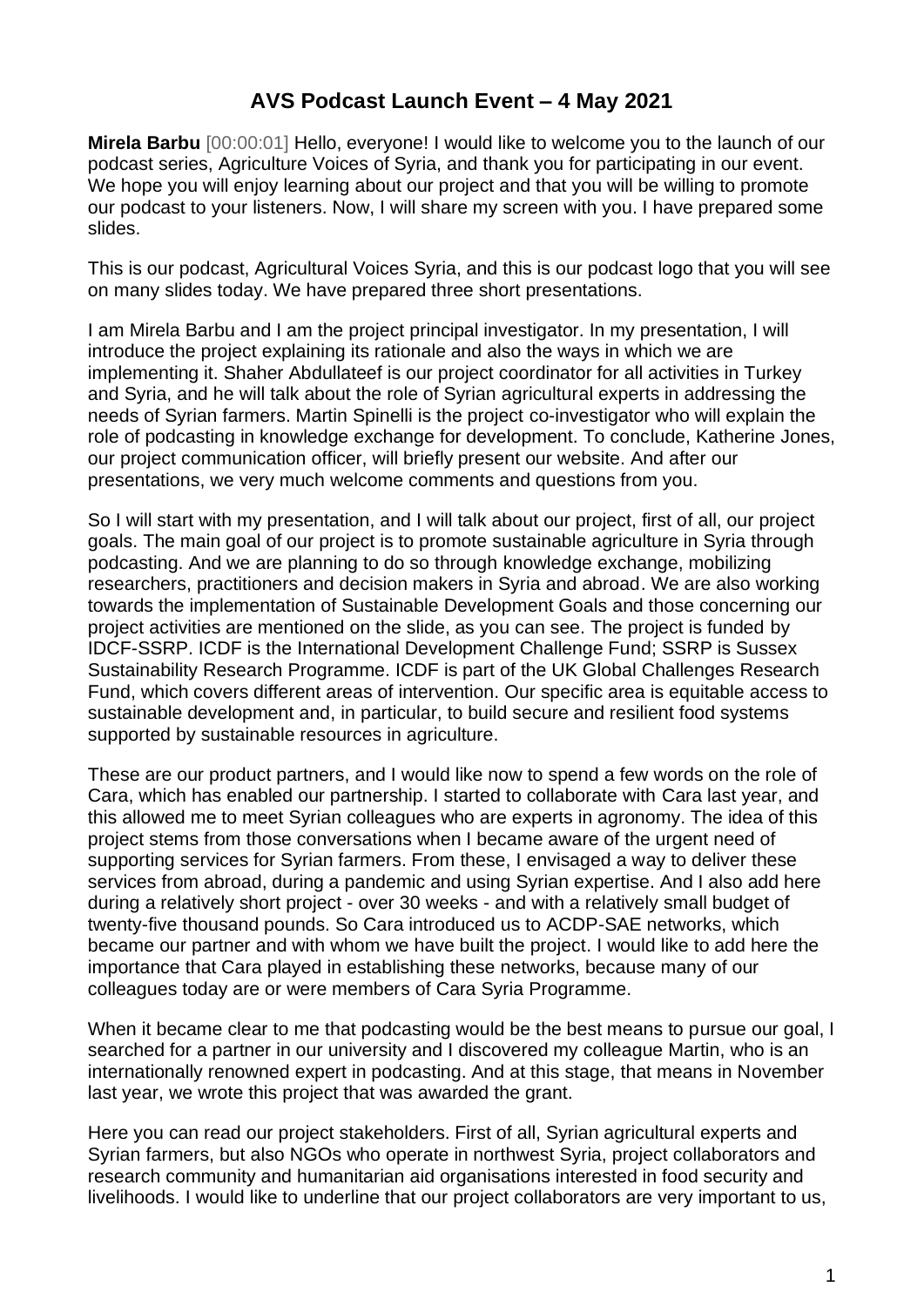the project activities have been designed to allow them to use and enhance their expertise. And, in fact, we have two groups of people: Syrian colleagues, those who participated in the podcast production, the experts, and also those who participate in promotion that will start this month in Syria, and also in running the survey.

I will talk now briefly about the project implementation. The project has four stages. It began by organising the activities, selecting the team and purchasing the equipment for podcasting. And all this activity is being implemented in January. In the second stage, which ran over February- March, we organised a training course, after which our Syrian colleague, the experts in agriculture, started to prepare 15 podcast episodes. At the same time, a smartphone app was designed and also the website, the ACDP website. But we also started to promote the project on social media. And also we started to work on five case studies on agri-food value chains. I will explain this a little bit later. Now, we are in the third stage of our project; we are starting it this week. This week is the 18th week on our Gantt diagram. So this stage will run over May and June, and we will promote the podcast and the app amongst Syrian farmers. And following their distribution, the farmers will participate in the survey, which was designed to collect their feedback for the first five episodes and, more broadly, their use of social media. And finally, the last stage in July: we will analyse the data survey and the research results will be disseminated with stakeholders and also with wider audiences.

So as you can see, the project is relatively short, as I said, developed over 30 weeks. And also we have a very tight schedule of activities. We have stuck to it until now and I have to thank Kate and Shaher for the very efficient coordination of all activities organised in Turkey and in Syria, that have run very smoothly until now. And it was a great, great teamwork for all of us. As I mentioned before, and you can see on this slide, during stage two, we also started to prepare some case studies on agri-food value chains. I would like to spend a few words on them now. Three of them are already available on our website and two will be released soon and we also record them in English and will translate the transcripts in Arabic.

I am working on this material together with my colleague, Izabela Delabre, from Birkbeck University of London. Izabela and I are geographers, and we thought that we could use knowledge from our beautiful discipline to inform our Syrian colleagues about the ways in which a range of agricultural and institutional actors in other countries are developing agrifood sectors. And the whole idea was to disseminate this research, anticipating that a range of Syrian agricultural operator, and maybe policy makers, will be interested in understanding opportunities that could be further developed at this stage in Syria, but also challenges faced by other countries. As a result, drawing on academic literature from different disciplines - from environmental studies, global value chains, from political ecology and international studies - we have prepared five case studies on successful practices in agri-food value chains. As this research field is very rich and the cases do not aim to provide an extensive literature review, we selected specific examples from Mediterranean and Middle Eastern countries because their climatic conditions make the farming of crops and trees present in Syria possible. And the content of these case studies is linked to analytical dimensions of the global value chain framework - mainly agricultural inputs and outputs, producers and power relations, institutional framework and trade regulations - maintaining a focus on sustainability. The topics are listed on the slides, as you can see. So these are ready: the case studies on agricultural resource use, producer organisations and food standards; and are almost ready those on byproducts and waste and international institutions and trade regulations. The last two will be released this month.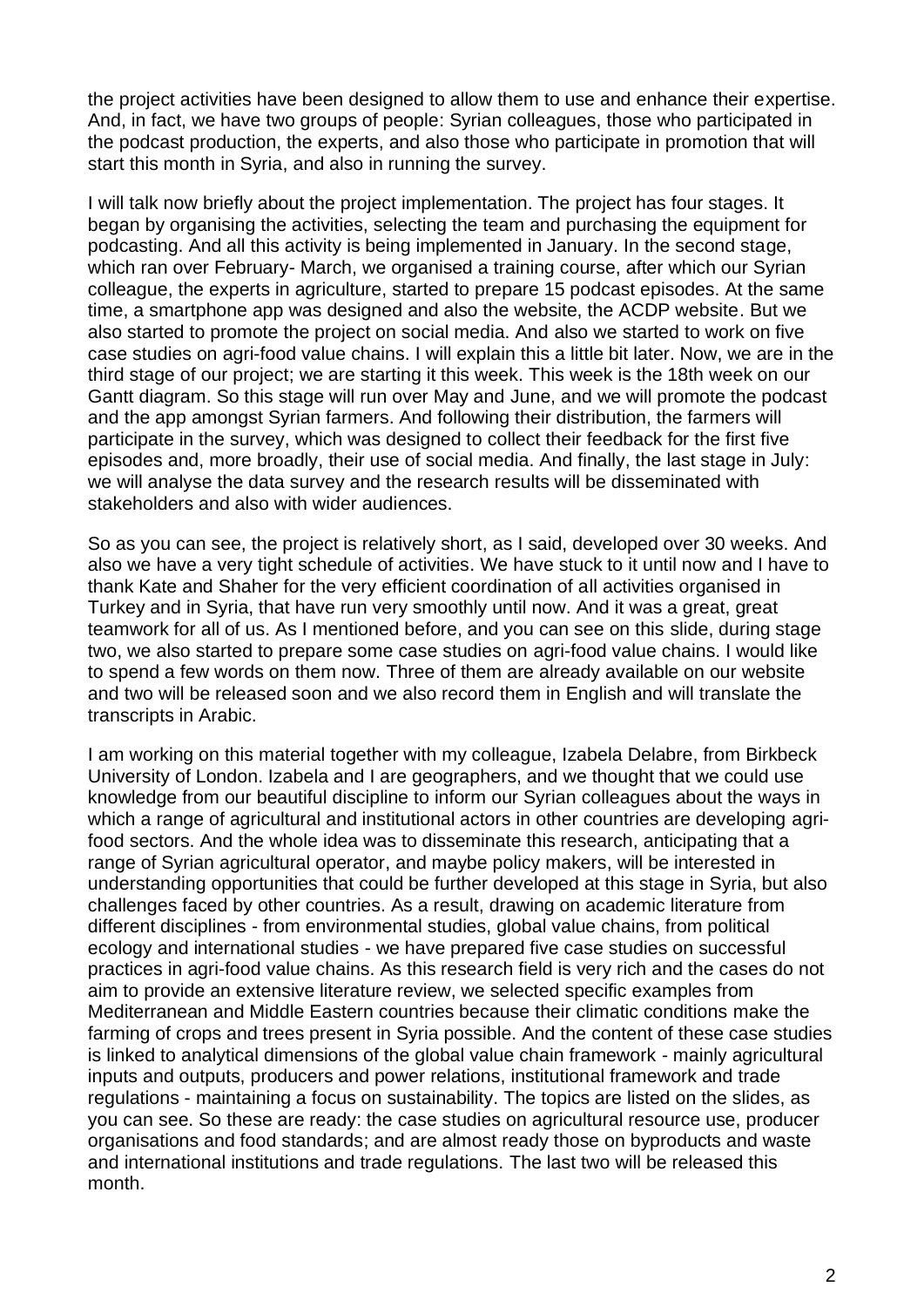So I would like to finish my presentation here and give the stage to my colleague Shaher who will talk about the podcasts and our promotional activities in Syria. So I will continue with the presentation on this set of slides, but Shaher will take over here. Thank you very much.

**Shaher Abdullateef** [00:11:02] Yes, thank you, Mirela, but I still need to share.

**Mirela Barbu** [00:11:08] OK, I'll continue from here. Yes.

**Shaher Abdullateef** [00:11:10] To see the presentation, please.

**Mirela Barbu** [00:11:14] Do you see it?

**Shaher Abdullateef** [00:11:19] No.

**Mirela Barbu** [00:11:23] OK, no problem, we can resolve that. Here we are, just putting it on … your cover … so, here we are!

**Shaher Abdullateef** [00:11:48] Well, I will talk in Arabic, so the translation will be in English.

Thank you, Mirela, for that excellent presentation about an excellent initiative. On behalf of our team of Syrian academics, I'm happy to say that we're proud to be working on this project, which is only one of a number of activities that we're taking part in. You all know that the conflict in Syria has lasted for more than ten years at this point and it's not simply a human tragedy. It's actually a set of tragedies. More than six million people have become food insecure and a further four million are at risk of becoming food insecure. That means that more than ten million people are now facing food insecurity. A wide range of sectors have been decimated by the conflict, including the education sector or system, which has been affected at all stages, from primary education through to higher education, including technical education and applied sciences. As a result of the conflict, thousands of Syrian academics and technical experts have been forced to leave the country. As you know, this has had a profound impact on the level of technical knowledge and expertise in Syria. For that reason, one of our key concerns is to gather this knowledge and expertise and to connect it to the knowledge base currently available in Syria. In Syria just as in any other developing country, the agricultural sector is of paramount concern, not only because it is central to food production and to ensuring food security, but also because it's an important source of income for a majority of the population. Statistics show that the majority of Syria's population live in the countryside, which is unlike countries with developed economies in which the majority of the population lives in cities. Therefore, I think that working to develop the agricultural sector is perhaps the most important step to focus on—not only for the production of food as I've said—but also to help the population of a country that has been suffering the effects of war for more than a decade at this point.

The war has had a significant impact on the ability or willingness of the government to provide agricultural services; they used to provide farmers with information, skills, and training. We are currently focusing our efforts on information exchange through the group Syrian Academic Expertise for Agriculture and Food Security and the Council for At Risk Academics Syria Programme. We have produced a study of the current state of food security in Syria and, in collaboration with a colleague at the University of Kent, we are also studying the efficacy of distance learning in a program to teach engineers and agricultural sciences students in Syria remotely. We also participated with researchers from the University of Edinburgh in a study on the future of food security in Syria and also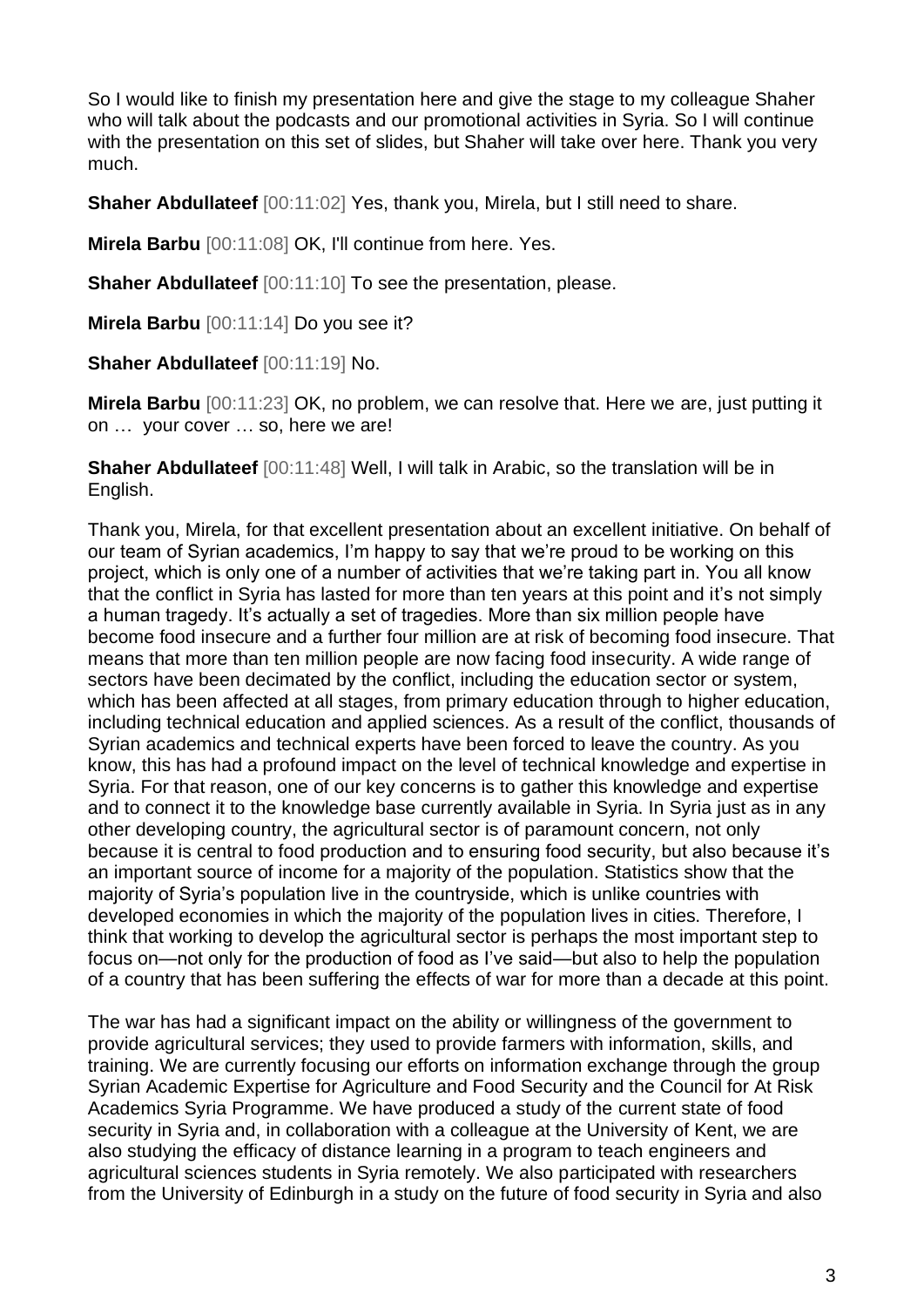in another study with researchers from the same university about the impact of the covid-19 pandemic on the agricultural labor performed by internally displaced people within Syria and Syrian refugees in neighboring countries. In sum, we're participating in all these different research projects in order to share information. The issue in a country that is facing a series of crises isn't simply the production of new information, but also how to communicate this information, as well as skills, expertise, and new techniques, to ensure food security.

The current situation forces researchers and experts to ask ourselves a critical question: How can we help people? How can we feed people in the middle of a war? These are questions that simply weren't asked before. This initiative and other initiatives like it are an opportunity for us to share ideas and propose a new model that will allow us to help the Syrian people.

This slide shows the plan for our project. I think it's similar to plans in many other countries where there are linkages between universities and research centres and farmers, and by farmers here I mean those who grow fruits and vegetables and who raise animals. Our research is focused on what these farmers need, and those needs are what determine our research agenda. This is where agricultural training comes in. In a country like Syria, we use agricultural training to disseminate the information produced in universities and research centres to farmers and to collect information about their needs and communicate this to researchers. This knowledge is disseminated through agricultural training, the goal of which is to increase production and ensure food security. This is what led to the creation of the Agricultural Voices project.

## *Why is the Agricultural Voices project important? What is the role of our online platform?*

As my colleague Mirela has explained, the project has a number of goals. The first is to share the latest in agricultural developments and practices that are well suited to the state of affairs in Syria. For example, we can't expect farmers in Syria to be using advanced technology or agricultural practices that are fuel or energy intensive because they don't have access to a stable energy supply. So we need to come up with regionally appropriate and creative solutions that will allow these farmers to increase their production in light of the significant constraints they're facing. The project also seeks to bring together Syrian academics and agricultural engineers. I can tell you that there are big gaps in our community because we're spread over many countries. We all hope that this situation will end soon, of course. There is also a big gap between the academic community and farmers in Syria. We used to hold on-site visits and workshops, and even conferences, in Syria but none of that is possible right now because of the war. These events allowed us to share information and they were also an efficient way of disseminating information to farmers in a simple and quick way when we couldn't work directly with a large number of them. If we were to ask our colleagues working in agricultural research organizations what is the largest number of farmers they could bring together and how many would actually attend a session, the answer would be something like twenty or thirty farmers, or maybe fifty but certainly no more than that. Now even those modest numbers are impossible to reach. Our online platform is an efficient and practical way for us to reach thousands of farmers. This development is itself an important tool that allows us to communicate quickly with farmers. To give you an example, which my farmer colleagues will all recognize, we might need to address an urgent issue such as last week's infestation of desert locusts. I can easily communicate relevant information to farmers through a blog post on this topic or on a number of other topics. The same applies to longer term interventions in food security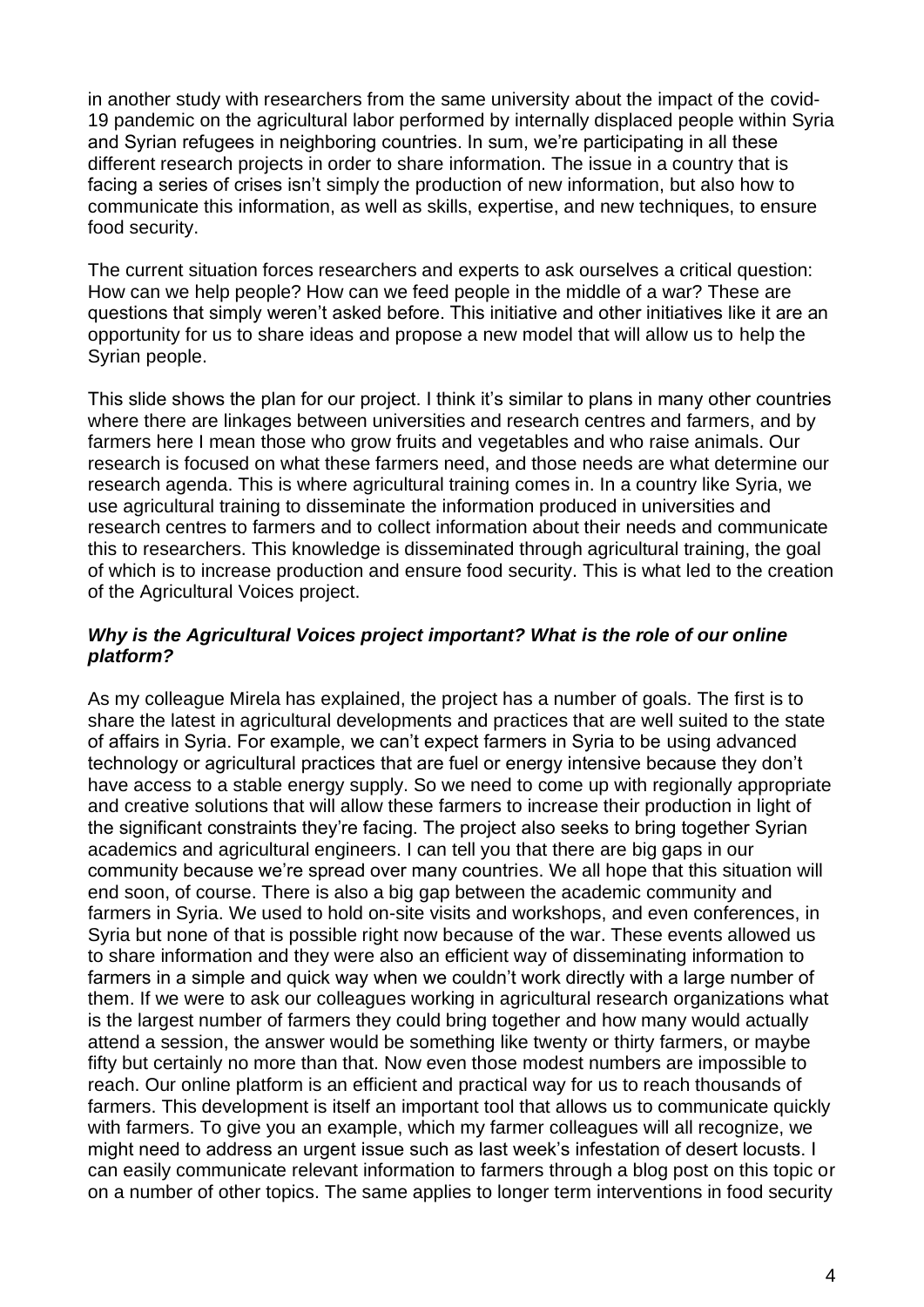and agricultural sustainability that depend on knowledge sharing. This will have long term benefits for farmers and researchers alike.

In order to make the online platform efficient and responsive to farmers' needs in the pilot phase, we conducted a small study with some farmers and agricultural engineers about the topics that we plan to cover. I'll mention the key topics now, but I want to reiterate that this is just for the pilot phase and that we will continue to develop our platform in the future with the introduction of a weekly agricultural topics, which will be about the most pressing topic or news in Syrian agriculture in a given week. In the current phase, we'll be providing information about irrigation, fertilizers, producing vegetables and fruit trees, and preparing the soil and maintaining its productivity. The latter topic is a new area of concern, and it is critical because the soil has been polluted for years by fertilizers and pesticides. We will also be discussing how to prevent diseases, with a focus on those that affect wheat, potatoes, and olives because these are the most important, strategic crops in Syria today. Alternative crops could also be an important substitute because they are low-cost and highly productive and they are in-demand around the world. They could do very well in a sunny climate like Syria's and they are also full of fragrant oils and other substances of medical value. This brings us to another important issue: preserving seeds and producing local crop varieties, organic fertilizers, and composting. For example, how can we produce more olives of better quality? We have to re-think our agricultural practices and come up with ways to increase our productivity and assess which new methods will be most beneficial. We'll also be discussing new agricultural practices like hydroponics and growing fungi. And of course we plan to cover other topics like growing and preserving vegetables in the home, etc. As I've said, we'll eventually produce content on all these topics but the order we work in will be determined by the priorities of farmers.

## *The next steps to develop this project*

I'll be brief as my colleague Mirela has already discussed this in detail. I just want to say that we've participated in a training session about how we can use and develop the online platform and whether a blog is the most efficient means of communicating. We've also contracted with fifteen experts to produce content on these topics because we want to hear a range of views from colleagues who are working directly with farmers, and they are the ones who will be producing the podcast episodes. We've also hired fifteen agricultural trainers, who are already working directly with farmers, and they will be training farmers to use the mobile app so they can get access to the podcasts. We will follow this up with a marketing campaign and a survey in which we hope to solicit the views of approximately 600 farmers in order to hear what they need. I'm sure my colleague Martin will have more to say about the other activities, including the database of survey results that will help us identify what subjects we should tackle in future episodes.

As for how the information will be disseminated or how people can access it, it's an onlineonly platform for now and it will be accessible to farmers within Syria and elsewhere. Let me take this opportunity to tell you that people outside Syria have already been in touch to ask me about our blog. As for the survey, in the bottom right-hand corner of the slide, you can see a map of the area that we're targeting, North-West Syria. Of course, the website will be available to farmers across Syria and the topics that we're covering will be relevant for them as well.

You can access our platform online and it will also be available as a mobile app on the Google Play Store soon. You can also get to it through Facebook and Twitter or through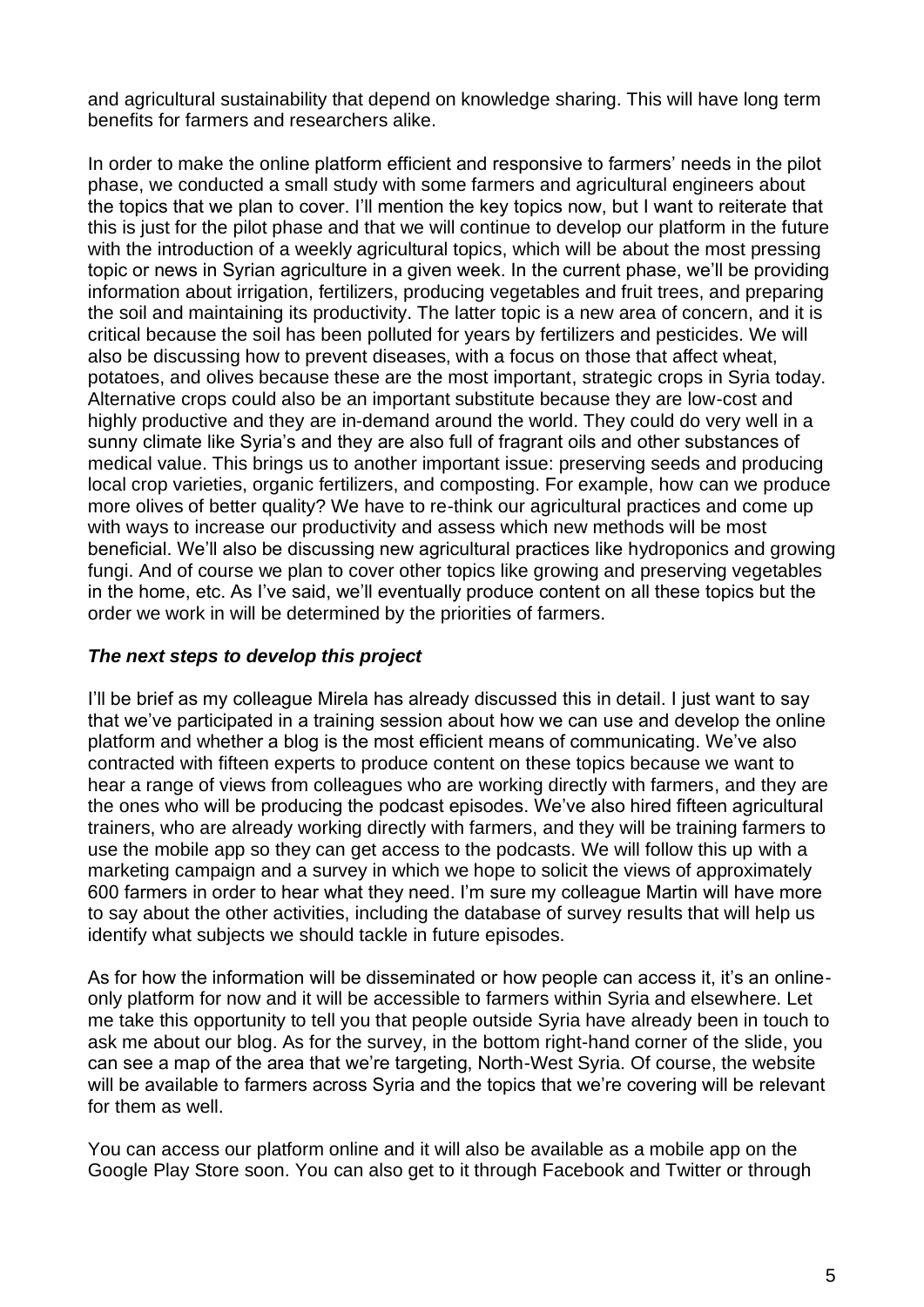Anchor and Spotify, which are very well-known apps. We've tried to make the content as easy to access as possible and to make it available across a range of platforms.

That's all from me, but before I hand over to my colleague Martin, I just want to thank the Cara Syria Programme and my colleague Mirela from the University of Sussex who has been a source of constant support. I also want to thank the funders who have made this possible and, of course, the audience. This unique initiative depends on your support, so thank you very much.

Stay tuned for my colleague Martin, who has played a big part in getting us to this stage. He will be discussing the podcast series and how knowledge exchange can promote development.

**Martin Spinelli** [00:31:24] Thank you very much, Shaher and a big thank you to Mirela. From the very beginning, she was the driving force behind Agricultural Voices Syria and has made it happen in spite of a lot of very challenging circumstances, both with covid and with getting various institutions to communicate to each other and sifting through their bureaucracies. It's a very difficult job, and I appreciate you doing that.

So let me talk a little bit about why podcasting is good for development projects. First, it's economical. It's cheap. As we mentioned, we spent about £750 on very high-quality professional podcast production equipment for the project. That buys everything you need, the microphones, the accessories, the mixing desk. If you don't have one already, for another £750, you can get a brand-new laptop that functions perfectly fine for uploading the podcasts and managing the podcast feed. It's a relatively easy-to-learn technology to do in situ. We did the training that you had mentioned in about three days on Zoom, three rather intense days with some extra support sessions as needed. The producers learnt the basic shapes and elements of podcasts and the form and tone of podcasts that were most similar to the kinds of things that we imagined being produced with Agricultural Voices Syria. The training also included the technological side of things, how to use the console, how to use the connections, how to make phones communicate with consoles, and how to do the basic uploading feed management that's done through Anchor FM, which is a free platform for distributing podcasts on all of the major podcast aggregators. It is a part of Spotify, but it gets podcasts on Google podcasts, Apple podcasts, Audio Boom podcast and all of the others. You can, if you want to spend a little bit more money, get an increased level of subscription that allows you more access to more features and to more analytics. However, 95% of the podcasts—professional podcast—that are produced are produced with the free version.

The history of using podcasting to give voice to people marginalized by official, authorized, licensed media channels is also a very significant factor as to why podcasting is very, very good for development projects. Podcasting, at least at the moment, and especially in the developing world, is an opportunity to rebalance the scales somewhat between the large state and commercial broadcasters, which tend to dominate the scene, and more independent humanitarian/development NGO voices that would have a hard time reaching the same kind of audience. I'll talk a little bit about that later. This is, interestingly, not something that is unique to the developing world. Podcasting is used to give voices to marginalized groups of people in all countries. I worked over the past few years with an outfit called Podium.Me, which was born in the wake of the London riots in 2011 to give young minority urban people an opportunity to express themselves and to frame the issues that concern them in their own terms, in their own ways.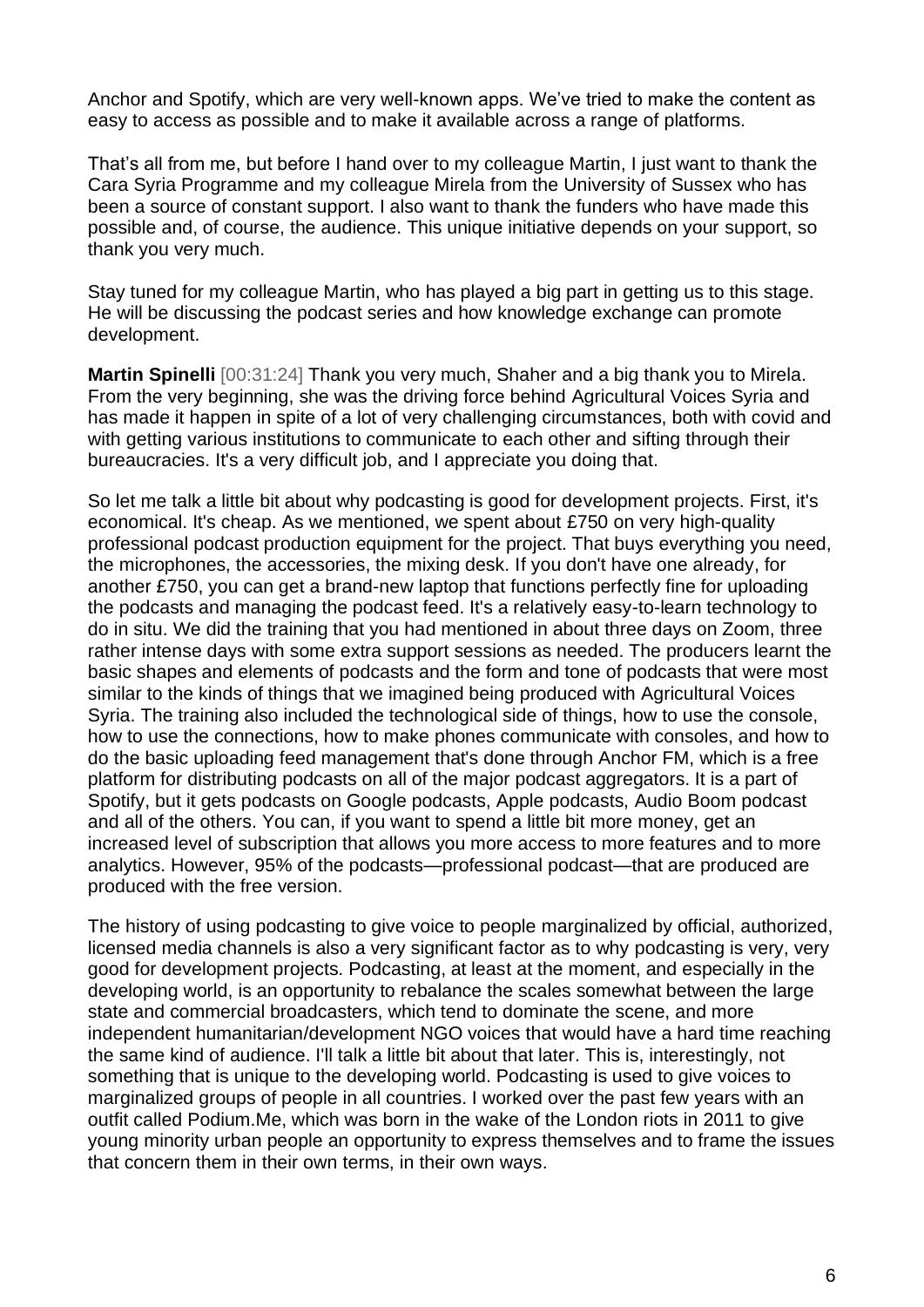The freedom that podcasting offers cannot be understated. You don't need a fixed point of transmission like old media, it's much harder to shut down and to silence. Broadly speaking, there are no podcast police, you can do whatever you want and whatever your audience will bear.

One of the key characteristics of it that meshes very, very nicely with development projects is its intimacy. Most people listen to podcasts on earbuds, which are literally inside your body, visualizing what's being described, and that way people build stronger attachments to them—through listening to you, through having to do that imaginative mental work. This intimacy also means it's easier to build longer lasting connections with an audience than it is on lots of other media.

The idea of it being a niche form of communication is also quite important. It's really, really great for developing connected communities that might have been fractured through conflict or through migration or other ways, and Agricultural Voices Syria is a great example of that, where we are putting together agricultural experts living in exile with Syrian farmers on the ground in Syria.

A few more positives for framing podcasting in terms of development projects. Because of that intimacy and because of these strong relationships, calls to action are extremely effective on podcasting. In the US, two-thirds of podcast listeners have followed through on calls to action in podcasts that they listen to, whether that is buying things that are promoted in an ad or getting involved in particular economic or social movements or making a contribution to something else in some other way.

Podcasts are integrated into social media. What I mean by this is that they are native to social media. They have always been a part of social media. Social media really came onto the scene about 15 years ago, exactly the moment when podcasts were starting as a medium and podcasting was originally conceived as a form of audio social media. So what that native integration means for us is that it's very, very easy to promote podcasts on social media and also to listen to them on social media. So most podcast projects, all of them that I can think of, are promoted into the world through social media. And those social media posts contain embedded links that you could simply click on and listen to the podcast. So the social media platform becomes a kind of audio channel for the podcasts.

Smartphone ubiquity and versatility is also extremely important. Another key factor that a lot of people have written an awful lot about and is worth noting here. In 2020, 45% of adults in the world own a smartphone. In 2019, the estimates were that between 20 and 25% of people in the developing world, adults in the developing world, owned smartphones. And that number was rising sharply. I personally couldn't find any data specific to Syria, but in neighbouring Turkey, in 2019, 54% of adults owned a smartphone. And smartphones are the way that we reach people now. These same devices that we're using for financial transactions and e-commerce and simply staying connected to friends and family are the same devices that we are using to listen to, and in lots of cases create, podcasts. You can create a podcast with just a smartphone and nothing else. And plenty of people do that.

There are some pitfalls that I feel we just need to kind of pull back into the frame for at least a minute or two. Podcasting is a tremendous opportunity, but there are some things that we need to always consider, if not let dominate our minds and imaginations, but to keep in mind. For example, podcasting is integrated into the world of neoliberal corporate telecommunications. Social media platforms, podcast platforms do not exist to keep people connected or to increase public discussion around topics, they exist primarily to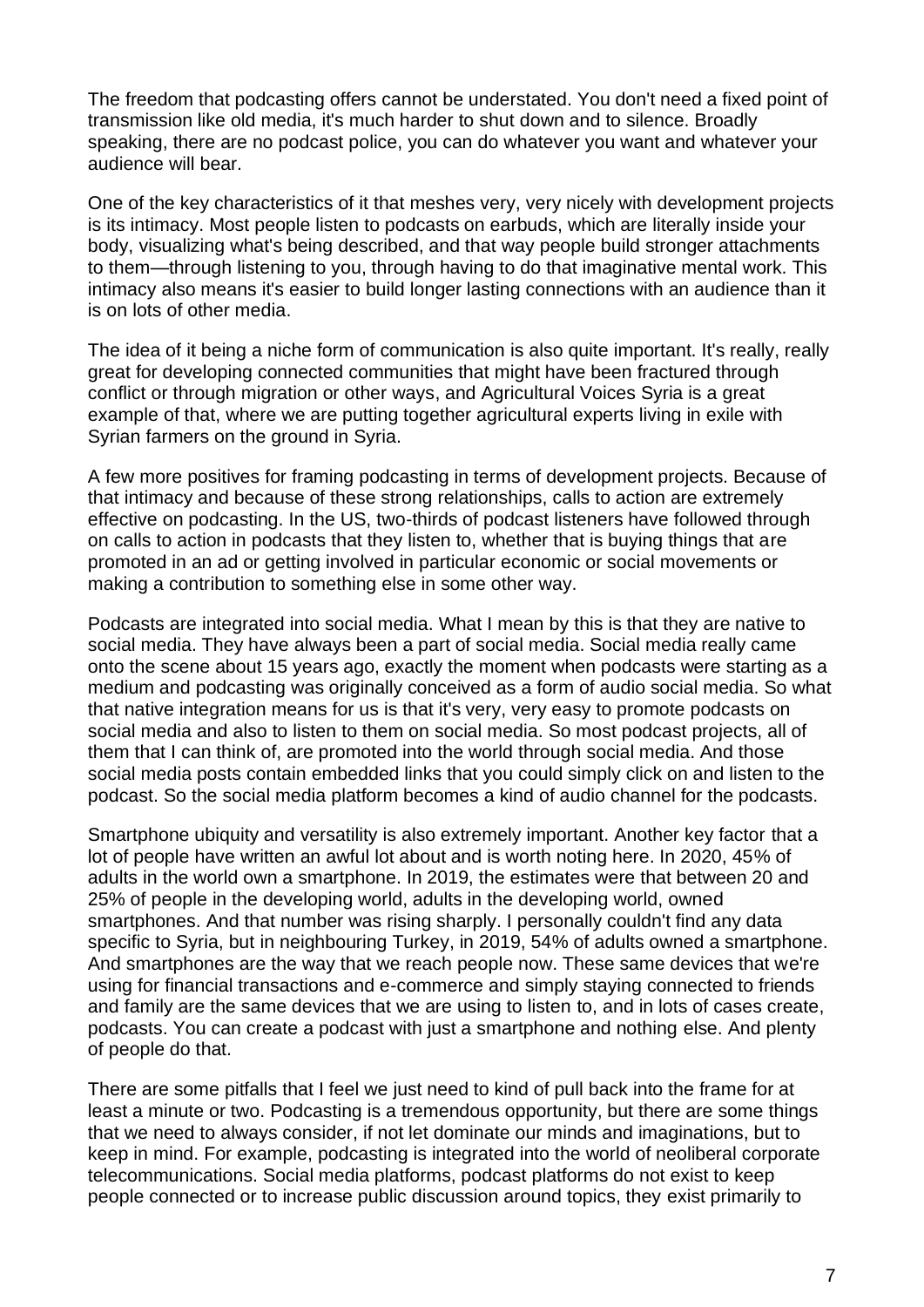keep people on those platforms and to put ads and paid promoted content in front of the maximum number of eyeballs and eardrums that they can. That's it. That is the reason why they exist. There are for us very clearly opportunities, particularly in the developing world, to use these platforms for our own progressive and humanitarian ends. But we always need to remember who owns the playing field and what their agendas are. The more these private platforms take over, the more an authentic public sphere tends to get pushed to the margin.

And as you scale up—this is quite an interesting one—a lot of people go into podcasting thinking, oh, well, you know, we'll be able to monetise it relatively quickly. That is actually quite a hard thing to do. As you scale up and produce more content and have more listeners, you are helping build the space that others monetise. That Apple monetises. That Spotify monetises. You're creating content for those platforms. And while you might over the long term see a little bit of money, it's generally not enough unless you're really, really well-known, to cover the even very minor costs of producing podcasts. And the last thing worth noting is the way that podcasting participates in the social media economy of followers. Undertakings like these, which involve social media in general, involve the pursuit of likes and listens and follows. And those things do take a psychological toll, particularly on young people and the vulnerable and now there's plenty of evidence to demonstrate this.

Podcasting and NGOs. So podcasting and NGOs go hand in hand around the world. NGOs in particular, find them incredibly useful and effective in getting the word out. And here are some of the reasons why that's the case. So you can use podcasts to reach your key stakeholders very, very directly and immediately without any filtering from authorities. I mentioned this freedom a moment ago. You have a tremendous autonomy in podcasting. It's also quite a young medium, especially in the developing world. And this gives you the opportunity to claim space in the public sphere as a leader or as an authority in your field. And that means that you get to set the agenda. That's a very, very appealing for NGOs that are trying to foreground concerns that are often not on everyone's radar.

They're very useful in building communities, generating discussions, identifying issues of concern and facilitating solutions amongst stakeholders because they are—certainly the best podcasts are—they are essentially conversations. So the fact that they are conversational, both in the actual sound of each episode where in good podcasts you are hearing, you are eavesdropping on a conversation. But more broadly speaking, there is a back-and-forth between listeners and producers that make them a more conversational medium.

They're also very effective in integrating messages into your global-facing public relations and funding campaigns, where hearing the actual voices of people who are directly benefiting from your work increases the impact of your initiatives. Just two very quick examples from my recent students here at the University of Sussex on our degree in Media for Development and Social Change, two of my podcasting students last year are now producing podcasts for NGOs, one in South Africa and one in Nigeria. And I have another very promising Nigerian student this year who is going to do the same thing in the Niger Delta in about six months' time.

So the goals of AVS, I'm not going to go into too much detail here because Shaher did such an excellent job of covering this: we want to improve food security first off. We want to fill those holes left by the collapse of government support services that provided previously necessary information to farmers. We want to use AVS to undertake a systematic pilot in conflict zone podcasting for development. And what we want to do is we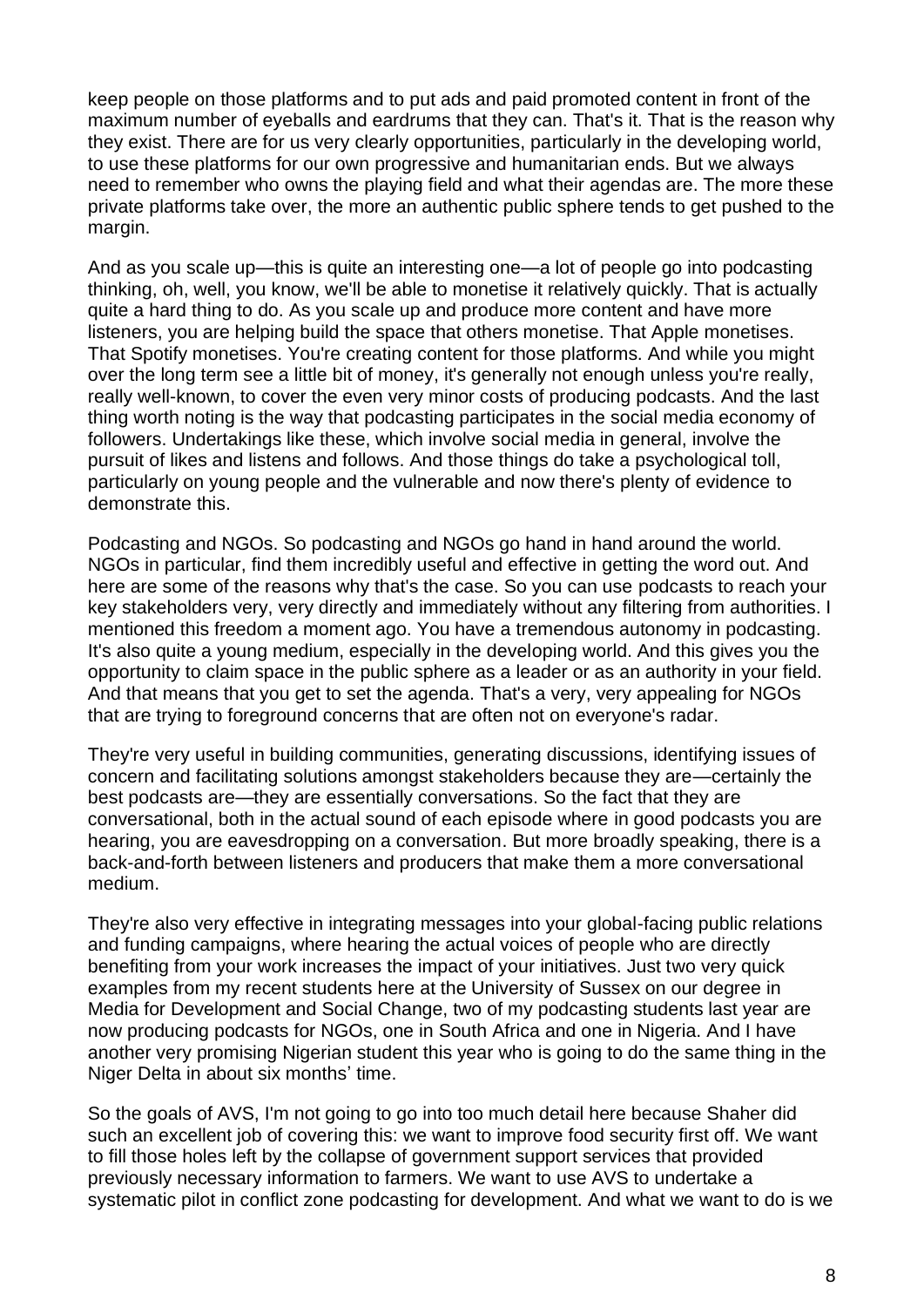want to generate a model for these kinds of projects that can be done in other parts of the world. That is that is the reason why I'm involved with this project and the thing that I see as the most wide-ranging potential social benefit from it. Part of that involves doing some research, which I'll talk about briefly on the next slide, which Mirela has mentioned.

The last goal and the goal that is very, very important and very, very tangible and real is we wanted to resource the AVS producers with skills and technology to do their own completely autonomous podcast projects in the future and do them to a very high standard, to help them develop an audience that they might draw on for programme ideas, but also support going forward. This is a photo from our training sessions, which we did on Zoom. That is one of our podcast hosts learning how to use our Rodecaster pro board and microphone to record a sample of the podcast.

So, in terms of Mirela and I being at the University of Sussex and what is expected from us by our universities, the research aspect of this project is quite important. It's more conventional, but academically very useful. Because of that conflict in Syria that you all know about so well, the amount of media, sociological and consumer data that is available about Syria or at least that I have been able to find is extremely limited. So this project holds the door open for us to collect lots of useful information through the small army of podcast promoters and survey takers that Shaher has organised. So we're going to ask our listeners and collect information about their crops and their modes of agricultural production, their relationship to the land they farm, the way they use podcasts, social media and technology more broadly, what future content might be appealing to them, what expectations for the tone of podcast delivery is, how they feel about their own communities and relationships, and how they might be able to contribute to similar projects in the future, and to what extent they might be willing to offer perhaps a modest bit of financial support. So, I am now going to pass it over to Katherine Jones, who is our Communications Manager, who has reached out to all of you and invited you to this event and put together the Sussex-based website, which is the more academic facing website. The ACDP website, where the podcasts themselves live and where the audio can be played through a web browser is accessible through our site. But I'm going to leave Katherine to take us through and stop the share. And Katherine, you can share the screen and take us to the website and talk us through it.

**Katherine Jones** [00:49:13] Thank you very much, Martin. So I'm just sharing my screen right now. I hope you can all see that. So this is the Agricultural Voices Syria website. This is the English phasing site. On it, you can find much of the information that we've had already in the presentations about the project, the stages of the projects, some of the goals. This is also where you can find the project's outputs. So we have a lot of information about the podcast themselves. You can't listen to the podcast on the site at the moment, but this is something will probably happen in the future. But we do have the English transcripts on the Agriculture Voices site so you can read what the podcasts are about. And there's also a lot of information about what's included in each episode.

This is also where you're able to find the case studies. Currently we have three case studies up with the other, as Mirela said, will be following soon. So this is just the place that you can find all the information about Agricultural Voices. I think pretty much everything is covered on here at this point and it will continue to be updated as we go on. So once we have the results from the surveys, they will also be put up with some of the graphics information about them. So keep coming back here if you want more information and if you follow us on Twitter, in particular, you will know what it's being updated. Anything else you want me to say?